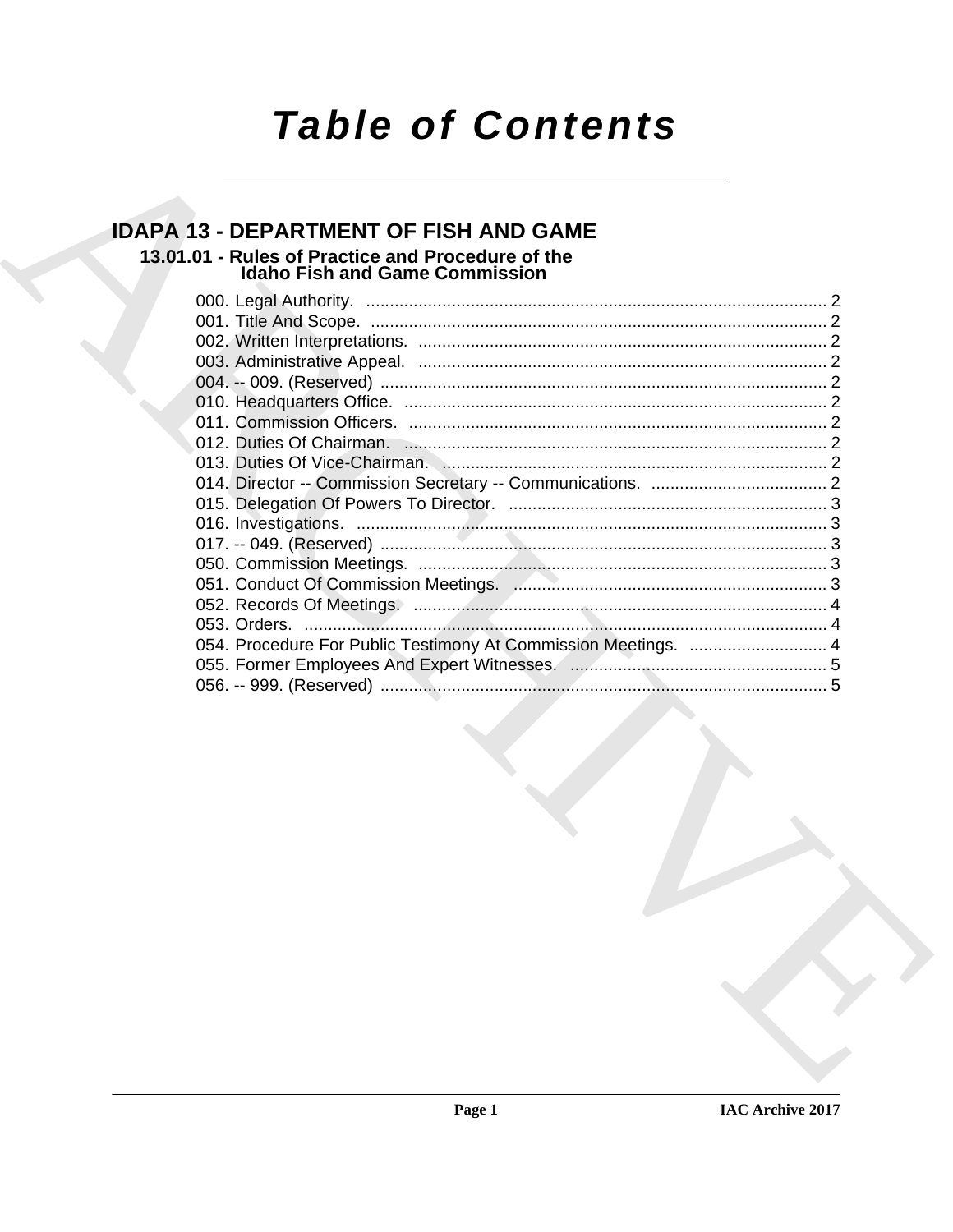#### **IDAPA 13 TITLE 01 CHAPTER 01**

## **IDAPA 13 - DEPARTMENT OF FISH AND GAME**

#### <span id="page-1-1"></span><span id="page-1-0"></span>**13.01.01 - RULES OF PRACTICE AND PROCEDURE OF THE IDAHO FISH AND GAME COMMISSION**

#### <span id="page-1-2"></span>**000. LEGAL AUTHORITY.**

The Idaho Fish and Game Commission is authorized to adopt rules concerning the administration of the wildlife policy of the state of Idaho in accordance with the Idaho fish and game code under Idaho Code, Sections 36-103(b),  $36-104(b)$ , and  $36-105(l)$ .

#### <span id="page-1-3"></span>**001. TITLE AND SCOPE.**

The title of this chapter is "Rules of Practice and Procedure of the Idaho Fish and Game Commission." These rules govern rulemaking, contested cases, meeting procedure, and appearances before the Commission and Department of Fish and Game. Pursuant to Idaho Code, Section 67-5206(5), the Idaho Fish and Game Commission accepts in whole the procedural rules governing rulemaking and contested cases promulgated by the Office of the Attorney General,<br>IDAPA 04.11.01. "Idaho Rules of Administrative Procedure of the Attorney General." (10-26-94) IDAPA 04.11.01, "Idaho Rules of Administrative Procedure of the Attorney General."

#### <span id="page-1-4"></span>**002. WRITTEN INTERPRETATIONS.**

Written interpretations of these rules and documentation of compliance with these rules are available at the headquarters office. (10-26-94) headquarters office.

#### <span id="page-1-5"></span>**003. ADMINISTRATIVE APPEAL.**

All contested cases shall be governed by the provisions of IDAPA 04.11.01, "Idaho Rules of Administrative Procedure of the Attorney General." (10-26-94) Procedure of the Attorney General."

#### <span id="page-1-6"></span>**004. -- 009. (RESERVED)**

#### <span id="page-1-7"></span>**010. HEADQUARTERS OFFICE.**

**CHAPTER 01**<br> **IDAPA 13 - DEPARTMENT OF FISH AND GAME**<br>
13.01.01 - RULES OF PRACTICE AND PROCEDURE OF THE IDAHO FISH AND GAME COMMISSION<br>
14.01.1. **LEGAL AUTHORITY:**<br>
THE CALL AUTHORITY:<br>
THE CALL AUTHORITY:<br>
THE CALL AUT Office Hours, Mailing Address, and Street Address. The headquarters office of the Department and the Commission is in Boise, Idaho. This office is open from 8:00 a.m. to 5:00 p.m. except Saturdays, Sundays and legal holidays. The Commission's mailing address, unless otherwise indicated, is Idaho Fish and Game Commission, Department of Fish and Game, P.O. Box 25, Boise, ID 83707. The street address is 600 South Walnut, Boise, Idaho. The telephone number is (208) 334-3771 and the FAX number is (208) 334-2114. (10-26-94)

#### <span id="page-1-12"></span><span id="page-1-8"></span>**011. COMMISSION OFFICERS.**

The officers of the Commission shall be chairman, vice-chairman, and secretary. The Commission shall annually elect the chair and vice-chair for the ensuing year. The newly elected chairman and vice-chairman shall assume the duties of their respective offices at the conclusion of the meeting at which they were elected. (3-29-10)

#### <span id="page-1-14"></span><span id="page-1-9"></span>**012. DUTIES OF CHAIRMAN.**

The Chairman shall preside at all meetings, set the agenda for all meetings, and shall perform such other duties as the Commission may direct. (3-29-10) Commission may direct.

#### <span id="page-1-15"></span><span id="page-1-10"></span>**013. DUTIES OF VICE-CHAIRMAN.**

The Vice-Chairman shall perform the duties of the Chairman in the absence of the Chairman. In the event of the absence of both the Chairman and Vice-Chairman, the Commission may appoint an Acting Chairman to preside during such absence. (3-29-10) during such absence.

#### <span id="page-1-13"></span><span id="page-1-11"></span>**014. DIRECTOR -- COMMISSION SECRETARY -- COMMUNICATIONS.**

The Director of the Department is the Commission Secretary and the custodian of all public files of the Commission. The Secretary or his designee is responsible for service of all orders and notices and other documents issued by the Commission. (10-26-94) Commission. (10-26-94)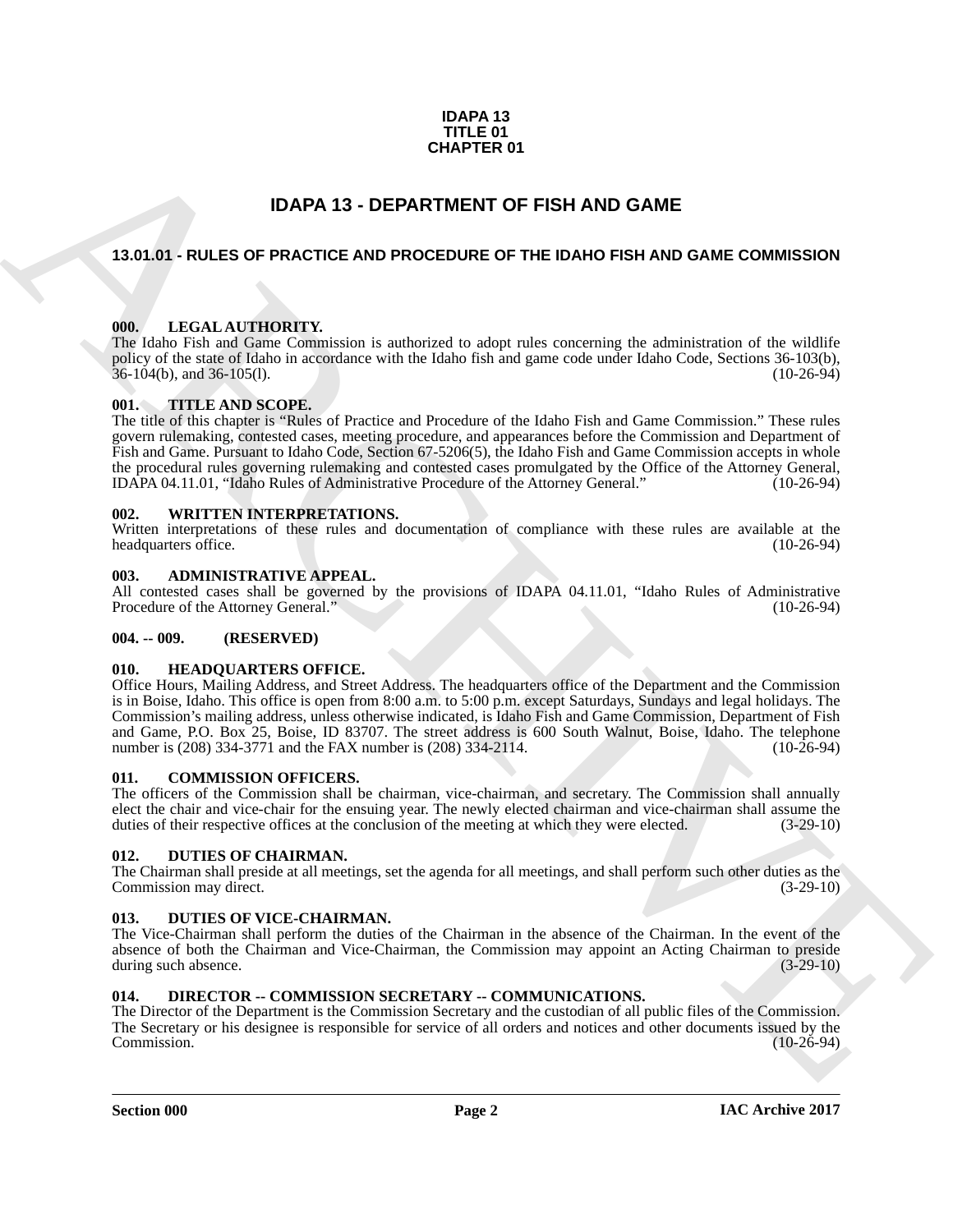#### *IDAHO ADMINISTRATIVE CODE IDAPA 13.01.01 Rules of Practice and Procedure*

<span id="page-2-15"></span>**01. Written Communications and Documents**. All written communications and documents concerning any matter covered by these rules should be mailed to the headquarters office of the Commission and not to individual members of the Commission or Department. Unless otherwise provided by statutes, these rules, order or notice, documents are considered to be officially received as evidenced by the date stamp placed on all such communications and documents when received, not when mailed. (10-26-94)

<span id="page-2-14"></span>**02. Proceedings Information**. Information concerning proceedings before the Commission or Department or the status of any matter before the Commission is available from the Commission Secretary.

(10-26-94)

#### <span id="page-2-0"></span>**015. DELEGATION OF POWERS TO DIRECTOR.**

The Commission may, by order, delegate such powers to the Director as the law will permit. (10-26-94)

#### <span id="page-2-16"></span><span id="page-2-1"></span>**016. INVESTIGATIONS.**

The Commission may authorize any of its members, the Director, or other persons to make investigations for factfinding purposes. The investigator or person conducting the hearing shall report the results of such investigation or hearing to the Director or if directed, to the Commission as a body. Such proceedings may be formal or informal as directed by the Commission. (10-26-94) directed by the Commission.

#### <span id="page-2-2"></span>**017. -- 049. (RESERVED)**

#### <span id="page-2-5"></span><span id="page-2-3"></span>**050. COMMISSION MEETINGS.**

<span id="page-2-8"></span>**01. Discrimination**. Commission meetings shall not knowingly be held at any place where nation on the basis of race, creed, color, sex, age, or national origin is practiced. (10-26-94) discrimination on the basis of race, creed, color, sex, age, or national origin is practiced.

<span id="page-2-7"></span>**02. Commission Meetings Required**. The Commission shall hold its annual meeting in Boise in January and hold other regular quarterly meetings in April, July, and October at places within the state of Idaho as the Commission may select. All meetings of the Commission are open to the public, except as provided under Idaho Code, Section 67-2345. Code, Section  $67-2345$ .

<span id="page-2-10"></span>**03. Special Meetings**. Special meetings may be called at any time and place by the Chairman and/or a majority of the members of the Commission. Special meetings are open to the public and are subject to the same<br>requirements as regular meetings, except as provided under Section 67-2345, Idaho Code. (10-26-94) requirements as regular meetings, except as provided under Section 67-2345, Idaho Code.

<span id="page-2-9"></span><span id="page-2-6"></span>**04. Attendance of Director**. The Director may attend all meetings and hearings of the Commission, except when ordered otherwise by the Commission, and will have the same right to speak at such meetings as the members of the Commission. However, the Director will not be permitted to vote upon any question being decided by the Commission. (10-26-94)

Department of Friend Game<br>
Commission and Communications, and Department, All patterns of Friedrich Communications,<br>
according the main control of the task of a distribution of the Hardward mixed by the first of Friedrich **05. Request to Appear Before the Commission**. Any person wishing to appear before the Commission on any matter may make a written or oral request to appear. Requests must be received by the Commission at the headquarters office at least ten (10) days prior to the regularly scheduled Commission meeting at which the appearance is requested. Written requests shall contain a general statement of the purpose of the requested appearance. (10-26-94) appearance. (10-26-94)

#### <span id="page-2-11"></span><span id="page-2-4"></span>**051. CONDUCT OF COMMISSION MEETINGS.**

<span id="page-2-13"></span>**01. Quorum**. Four (4) members of the Commission shall constitute a quorum for the transaction of any business or in the performance of any duty or for the exercise of any power. Provided, that whenever the number of Commissioners present is less than a quorum at a regular or special meeting, they may recess from day-to-day until a quorum is present. (10-26-94)

<span id="page-2-12"></span>**02. Call to Order**. The Chairman of the Commission or, in his absence, any member of the Commission chosen by members present to act as the Acting Chairman of the Commission, shall call the meeting to order. (10-26-94)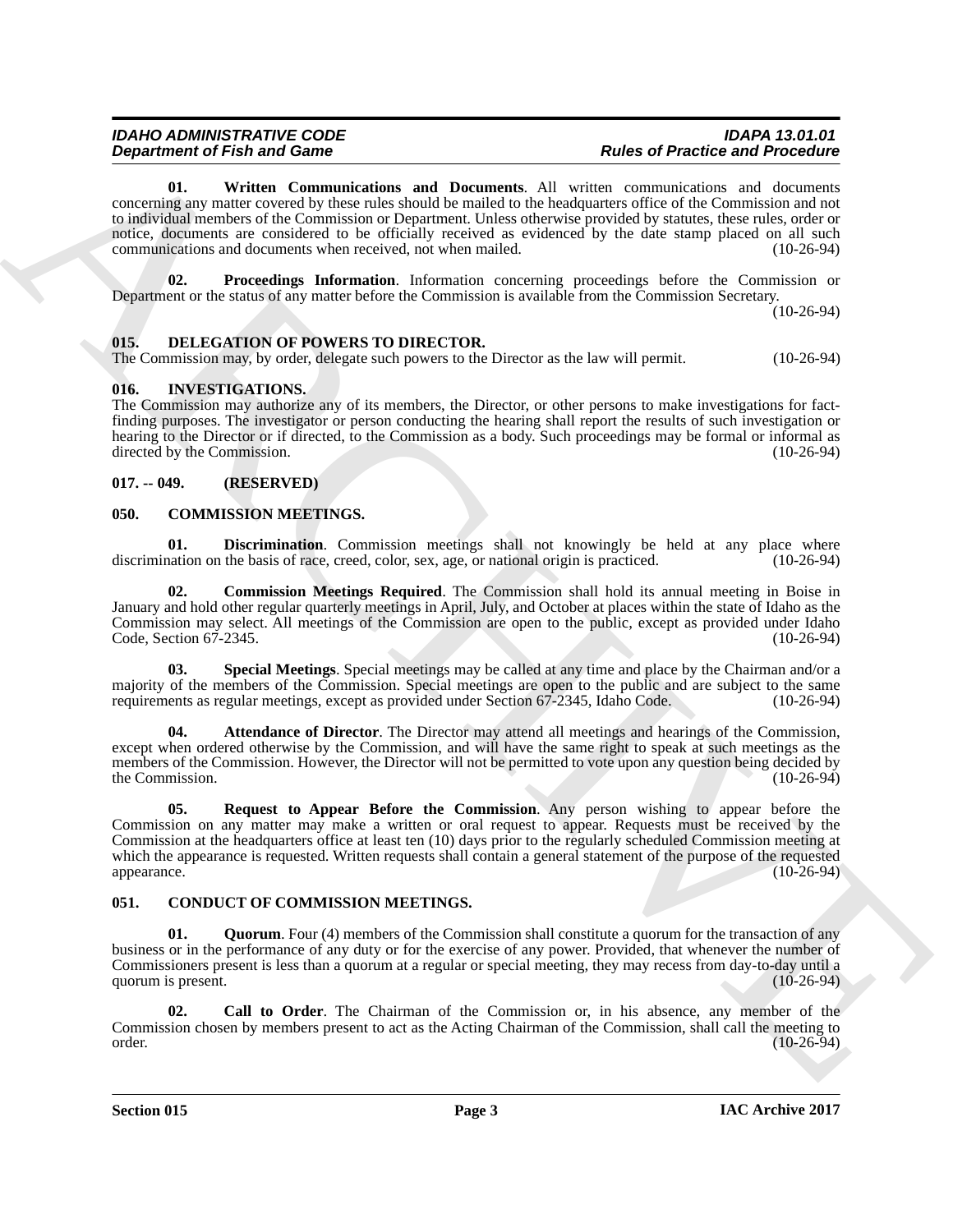<span id="page-3-3"></span>**03. Business Before the Commission**. All business before the Commission shall be by motion and shall not be debated before the Chairman has properly stated or introduced the motion. After the motion has been introduced by the Chairman, each member of the Commission, or the Director, when properly recognized, may speak on the motion.  $(10-26-94)$ 

**04. Obtaining the Floor**. To obtain recognition from the Chairman, a member will raise his hand and address the Chairman and, when duly recognized, the member may proceed, provided that such request for recognition may not be made when another has the floor. (10-26-94) recognition may not be made when another has the floor.

<span id="page-3-7"></span><span id="page-3-5"></span>**05.** Voting. (10-26-94)

**a.** All members shall vote upon all motions placed before the commission unless excused by the n and the reason for such excuse shall be stated in the record. (10-26-94) Chairman and the reason for such excuse shall be stated in the record.

<span id="page-3-4"></span>**b.** A Commissioner may change his vote on any motion up to the time the vote is finally announced hairman. (10-26-94) by the Chairman.

**Department of Friedrich Communisties.** All best as the communistics that  $\theta$  Freedom and Friedrich Communisties and the communisties and the communisties are communisticated the communistics and communistics are communi **06. Motion to Reconsider**. A motion having been decided by the Commission, any Commissioner, having voted on the prevailing side, may on any day of the meeting at which such question was decided, move to reconsider the vote by which the same was lost or carried. If such motion to reconsider carries, the Chairman shall again put the original motion before the Commission. It will have the same status as if it had not been voted on by the Commission. Commission. (10-26-94)

<span id="page-3-6"></span>**07. Parliamentary Rules**. The rules contained in Robert's Rules of Order shall govern the Commission in all cases to which they are applicable, and in which they are not inconsistent with the rules of order of the Commission. (10-26-94) the Commission.

#### <span id="page-3-17"></span><span id="page-3-0"></span>**052. RECORDS OF MEETINGS.**

The Director or his designee shall keep complete record of all proceedings of the Commission. Proceedings shall be kept in a permanent record book to be designated as Official Minutes of the Idaho Fish and Game Commission.

(3-29-10)

#### <span id="page-3-8"></span><span id="page-3-1"></span>**053. ORDERS.**

<span id="page-3-11"></span>**01. Signature on Commission Orders**. All orders issued or authorized by the Commission shall be signed by the Director as Secretary.

<span id="page-3-12"></span>**02.** Signature on Director's Orders. All orders that may be issued by the Director pursuant to Idaho the 36, shall be signed by the Director as the Director. (10-26-94) Code, Title 36, shall be signed by the Director as the Director.

<span id="page-3-9"></span>**03.** Chronologically Numbered. All orders shall be chronologically numbered for each year and e may be made to such orders by their numbers. (10-26-94) reference may be made to such orders by their numbers.

**04.** Filed. All orders shall be placed on file in the headquarters office of the Department and shall effective as provided in Chapter 52, Title 67, Idaho Code. (10-26-94) become effective as provided in Chapter 52, Title 67, Idaho Code.

#### <span id="page-3-2"></span>**054. PROCEDURE FOR PUBLIC TESTIMONY AT COMMISSION MEETINGS.**

<span id="page-3-16"></span><span id="page-3-14"></span><span id="page-3-13"></span><span id="page-3-10"></span>**01. Moderator**. The chairman or his designee shall moderate the meeting or hearing. (10-26-94)

<span id="page-3-15"></span>**02. Sign Up Card**. Persons wishing to speak at the meeting should fill out and turn in a sign-up card. (10-26-94)

**03. Order of Speakers**. The Director and department staff shall be heard prior to members of the public unless the Commission is considering an amendment to rules requested by a member of the public. In that event, the member of the public presenting the amendment shall be heard first. (10-26-94) event, the member of the public presenting the amendment shall be heard first.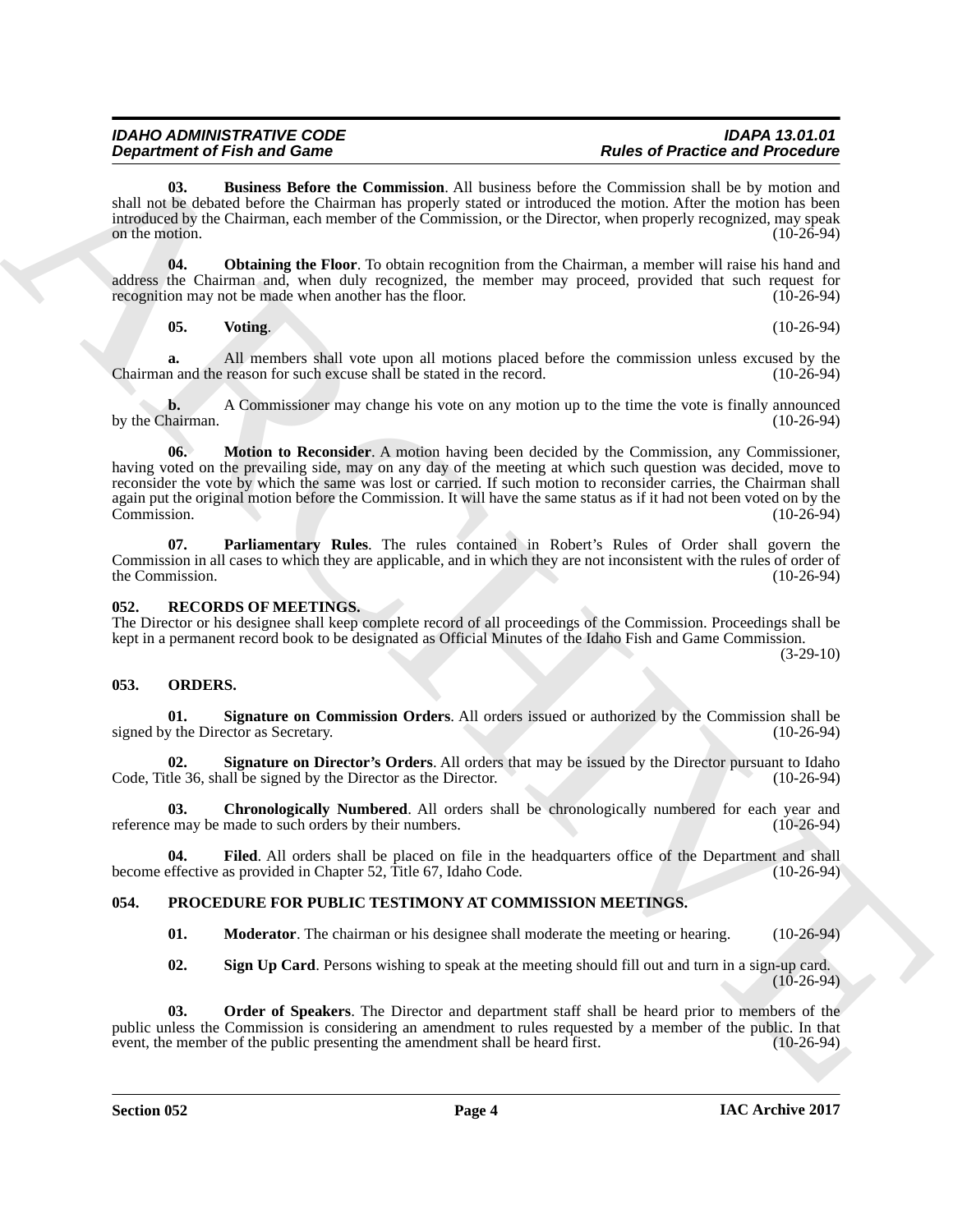## *IDAHO ADMINISTRATIVE CODE IDAPA 13.01.01*

<span id="page-4-6"></span>**04.** Invited Speakers. The Chairman will call invited speakers, then participants who have turned in a card prior to calling for comments from others in attendance. sign-up card prior to calling for comments from others in attendance.

<span id="page-4-7"></span>**05.** Limiting Testimony. Testimony may be limited by the Chairman to any time period deemed ate, depending on the number of persons in attendance. (10-26-94) appropriate, depending on the number of persons in attendance.

**06. Opportunity to be Heard**. Every member of the public will be given the opportunity to be heard at e prior to any other member of the public being heard for a second time. (10-26-94) least once prior to any other member of the public being heard for a second time.

<span id="page-4-14"></span><span id="page-4-13"></span><span id="page-4-11"></span><span id="page-4-8"></span>**07. Written Testimony**. Written testimony is acceptable. (10-26-94)

**08.** Relevant Testimony. Testimony must be relevant to the topic of the hearing or other business ate for Commission consideration. The Chairman will be the sole judge of such relevancy. (10-26-94) appropriate for Commission consideration. The Chairman will be the sole judge of such relevancy.

**09. Testimony Directed to Commission**. Testimony must be directed to the Commission. Direct questions, requests for a show of hands or other solicitations from the public in attendance by the person testifying will not be allowed. (10-26-94) will not be allowed.

<span id="page-4-5"></span>**10. Conduct of Meeting**. The Chairman will be responsible for the general conduct of the meeting and on all evidentiary matters and accept or reject exhibits offered as evidence. (10-20-94) will rule on all evidentiary matters and accept or reject exhibits offered as evidence.

<span id="page-4-12"></span><span id="page-4-10"></span>**11. Questioning by Commission**. All members of the Commission will have the opportunity to ask questions of those persons presenting oral and written testimony and exhibits, statements, documents, and data for the purposes of further exploring and amplifying the evidence presented. (10-26-94) purposes of further exploring and amplifying the evidence presented.

**Expansion of Finite and Some Constraints of the state of Practice and Procession.**<br>
Ages of Packing and Some Construction of the state of the state of the state of the state of the state of the state of the state of the **12. Supplemental Statements**. The Chairman, upon his motion or motion made by the staff, if granted, may request supplemental statements from persons presenting oral and/or written testimony and statements to be submitted to him and to be included as part of the record. Such supplemental statements will be submitted no later than ten (10) days after the close of the hearing. At the expiration of the ten (10) day period, the Chairman will prepare an order indicating the acceptance or rejection of such supplemental statements or noncompliance with the request for supplemental statements. If the statements are so accepted, the order will become part of the record of the hearing. All written testimony and statements submitted under this rule must be signed by the person making same and must include his mailing address. (10-26-94) and must include his mailing address.

<span id="page-4-9"></span>**13. Public Conduct at Commission Meetings**. All persons attending Commission meetings shall conduct themselves in a respectful manner. Neither smoking nor consumption of alcoholic beverages is permitted. Persons who refuse to conduct themselves appropriately, or who are smoking, or have consumed alcoholic beverages shall leave the hearing or meeting room if requested to do so by the Chairman. (10-26-94)

#### <span id="page-4-2"></span><span id="page-4-0"></span>**055. FORMER EMPLOYEES AND EXPERT WITNESSES.**

<span id="page-4-4"></span>**01. Former Employees**. No former employee of the Department, prior Commission member, or member of the Attorney General's staff may appear in a representative capacity on behalf of other parties in a<br>proceeding in which he or she previously took an active part. (10-26-94) proceeding in which he or she previously took an active part.

<span id="page-4-3"></span>**02. Former Employee as Expert Witness**. No former employee of the Department shall, at any time after severing his employment with the Department, appear as an expert witness on behalf of other parties in a formal proceeding wherein he previously took an active part in the investigation or preparation. (10-26-94)

#### <span id="page-4-1"></span>**056. -- 999. (RESERVED)**